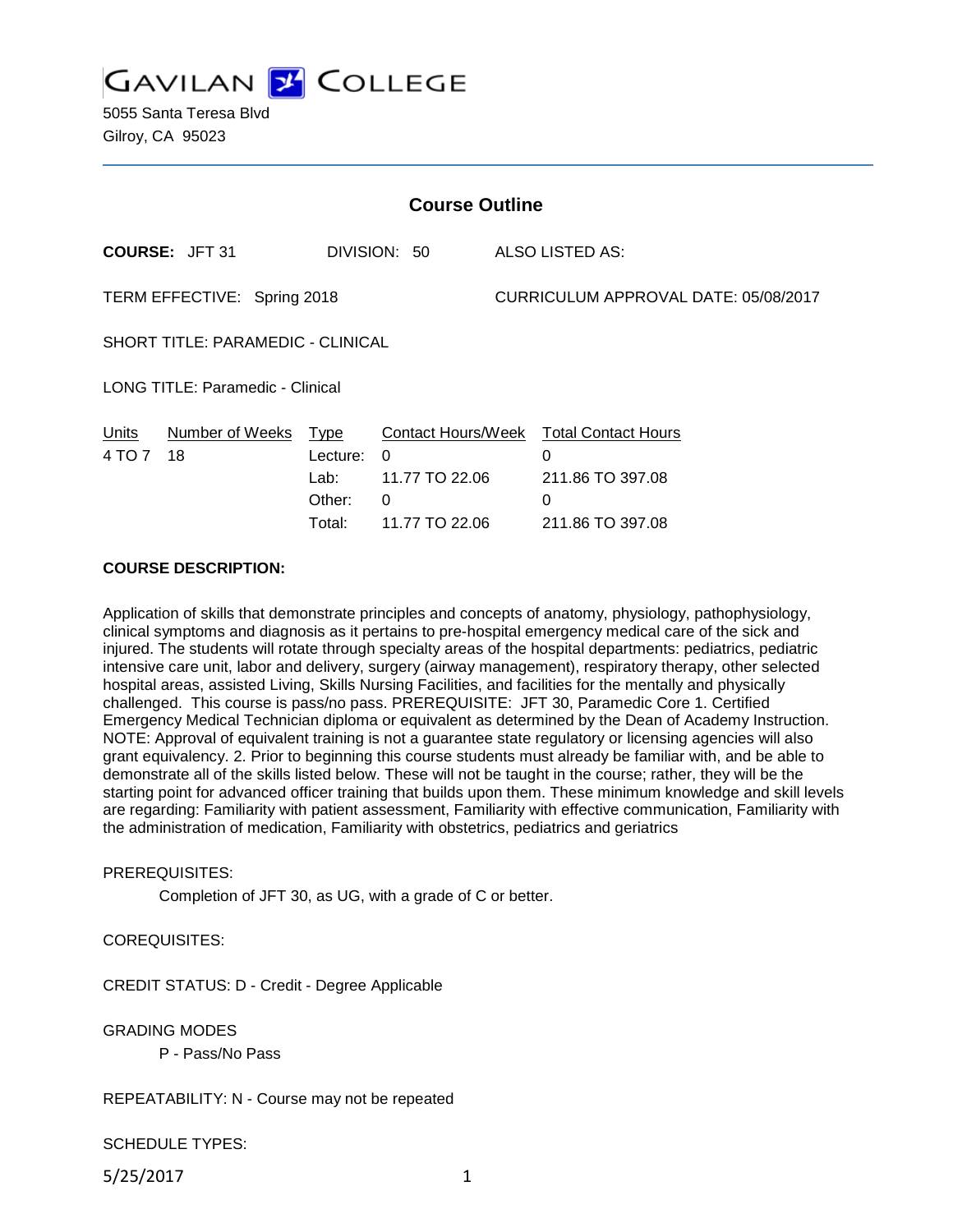04 - Laboratory/Studio/Activity

# **STUDENT LEARNING OUTCOMES:**

1. Demonstrate the ability to accurately assess patients, formulate a treatment plan, and administer medication or other treatment appropriately.

Measure of assessment: Preceptor evaluation, practical application of techniques, skill demonstration Year assessed, or planned year of assessment: 2016

2. Demonstrate the ability to systematically process assessment findings and develop conclusions.

Measure of assessment: Preceptor evaluation, Practical application of techniques

Year assessed, or planned year of assessment: 2016

3. Facilitate understanding by hospital personnel through effective communication.

Measure of assessment: Preceptor evaluation, Discussion

Year assessed, or planned year of assessment: 2016

## **CONTENT, STUDENT PERFORMANCE OBJECTIVES, OUT-OF-CLASS ASSIGNMENTS**

Curriculum Approval Date: 05/08/2017

A. Special patients: Coronary Care Intensive Care Unit, Medical Surgical Intensive Care Unit, Psychiatric Care Unit, and the Intensive Care Unit.

1. Learn and discuss the challenges for the above patient groups.

- B. Assist in the care of special patients: pediatrics, obstetrics, spinal ward, burn, etc.
- 1. Learn how to treat patients with special challenges.
- 2. Discuss with your preceptor your treatment modalities.

C. Beginning/intermediate clinical skills to provide optimal patient care within the confines of state and county guidelines.

- D. Systematically process assessment findings and develop conclusions.
- 1. Collect patient information and develop a working diagnosis.
- E. Describe clearly and concisely pertinent emergency medical information.
- 1. Deliver verbal patient information.
- F. Facilitate understanding by hospital personnel through effective communication.
- 1. Communicate your findings for evaluation of assessment skills.
- G. Medications.
- 1. Calculations.
- 2. Modes of administration.
- 3. Monitoring patients post administration.
- H. Perform basic and advanced airway management techniques.
- 1. Basic airway techniques.
- 2. Advanced airway techniques.
- I. Venous access in all age group patients.
- 1. Safe practices for starting IV.
- 2. IO techniques.
- J. Compressive assessment, formulate and implement a treatment on adult and pediatric patients.
- 1. Critical thinking process to generate a working diagnosis.
- 2. Make a determination of the best route of treatment according to treatment protocols.

K. Compressive assessment, formulate and implement a treatment on geriatric patients to determine appropriate care and treatment.

L. Compressive assessment, formulate and implement a treatment on patients with mental and physical challenge, i.e. Downs Syndrome to determine appropriate care and treatment.

M. Special patients: pediatrics definitive care units including pediatric intensive care unit, obstetrics including labor and delivery, and the emergency department.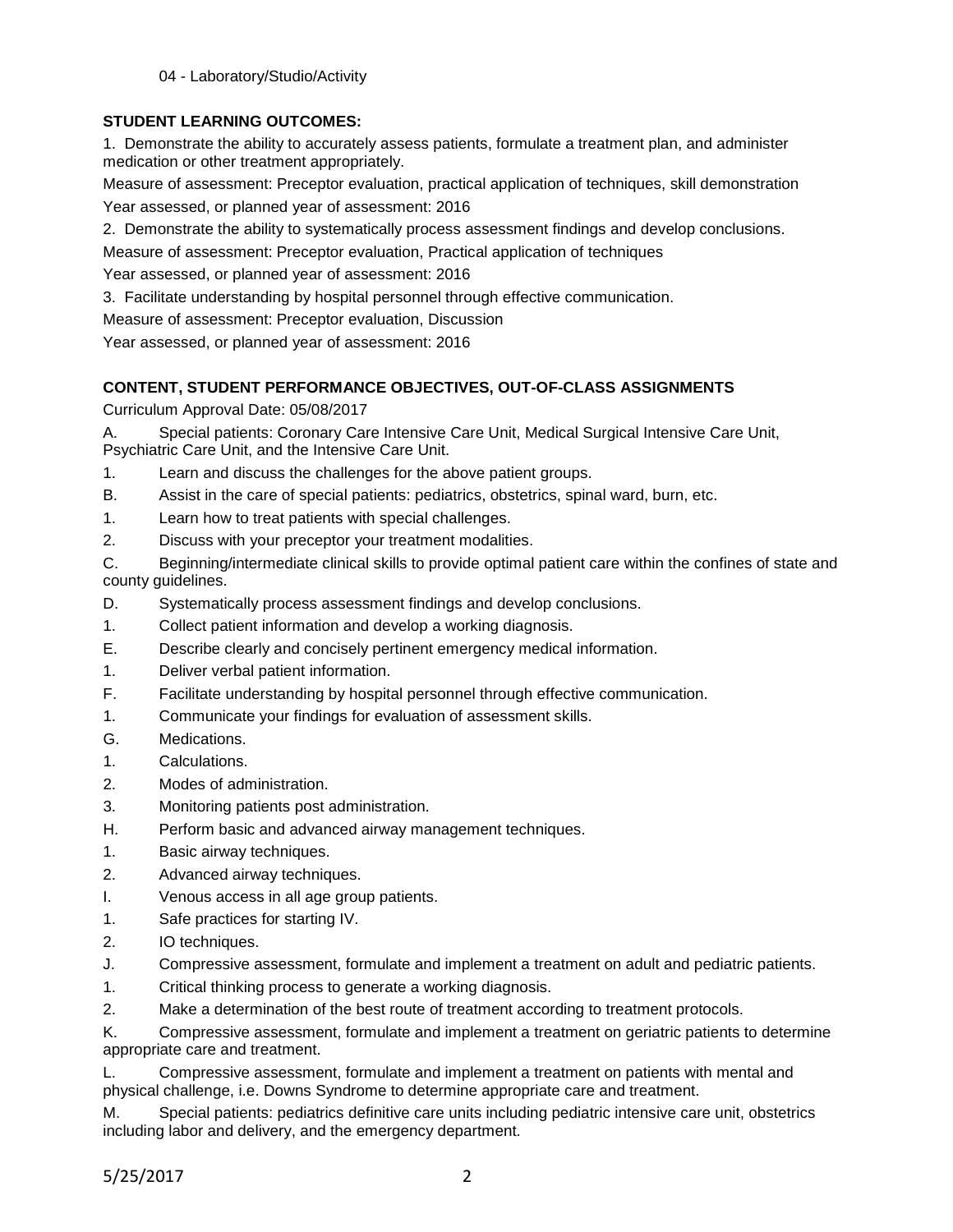1. Learn and discuss the challenges for the above patient groups.

N. Assist in the care of special patients: pediatrics definitive care units including pediatric intensive care unit, obstetrics including labor and delivery, and the emergency department.

- 1. Learn how to treat patients with special challenges.
- 2. Discuss with your preceptor your treatment modalities.

#### **OUT OF CLASS ASSIGNMENTS:**

Writing Assignment:

Students will write pre-hospital patient care report form.

Students will compose weekly documentation of Clinical progress.

Reading Assignment:

Review patient information in order to develop a working diagnosis.

#### **METHODS OF INSTRUCTION:**

Lab, discussion and skill demonstration in the form of hands-on patient care will serve as the medium of instruction. Individual guidance will be provided as required.

#### **METHODS OF EVALUATION:**

Writing assignments Percent of total grade: 20.00 % Percent range of total grade: 20 % to 25 % Written Assignments Problem-solving assignments Percent of total grade: 20.00 % Percent range of total grade: 20 % to 25 Field Work; Quizzes; Exams Skill demonstrations Percent of total grade: 35.00 % Percent range of total grade: 35 % to 50 % Class Performance/s; Field Work; Performance Exams Objective examinations Percent of total grade: 15.00 %

## **REPRESENTATIVE TEXTBOOKS:**

Required Representative Textbooks American Heart Association. Advanced Cardiac Life Support (ACLS) Provider Manual. Channing and Bete,2010. Reading Level of Text, Grade: 12 Verified by: Doug Achterman American Heart Association. BLS for the Healthcare Provider. Channing and Bete,2010. Reading Level of Text, Grade: 12 Verified by: Doug Achterman Barbara Aehlert. Paramedic Practice Today: Above and Beyond. Elsevier/Mosby,2011. Reading Level of Text, Grade: 12 Verified by: Doug Achterman Tina Sanders and Valerie C. Scanlon. Essentials of Anatomy and Physiology. Text and Workbook,2010. Reading Level of Text, Grade: 12 Verified by: Doug Achterman

# **ARTICULATION and CERTIFICATE INFORMATION**

Associate Degree: CSU GE: IGETC: CSU TRANSFER: Transferable CSU, effective 201070 UC TRANSFER: